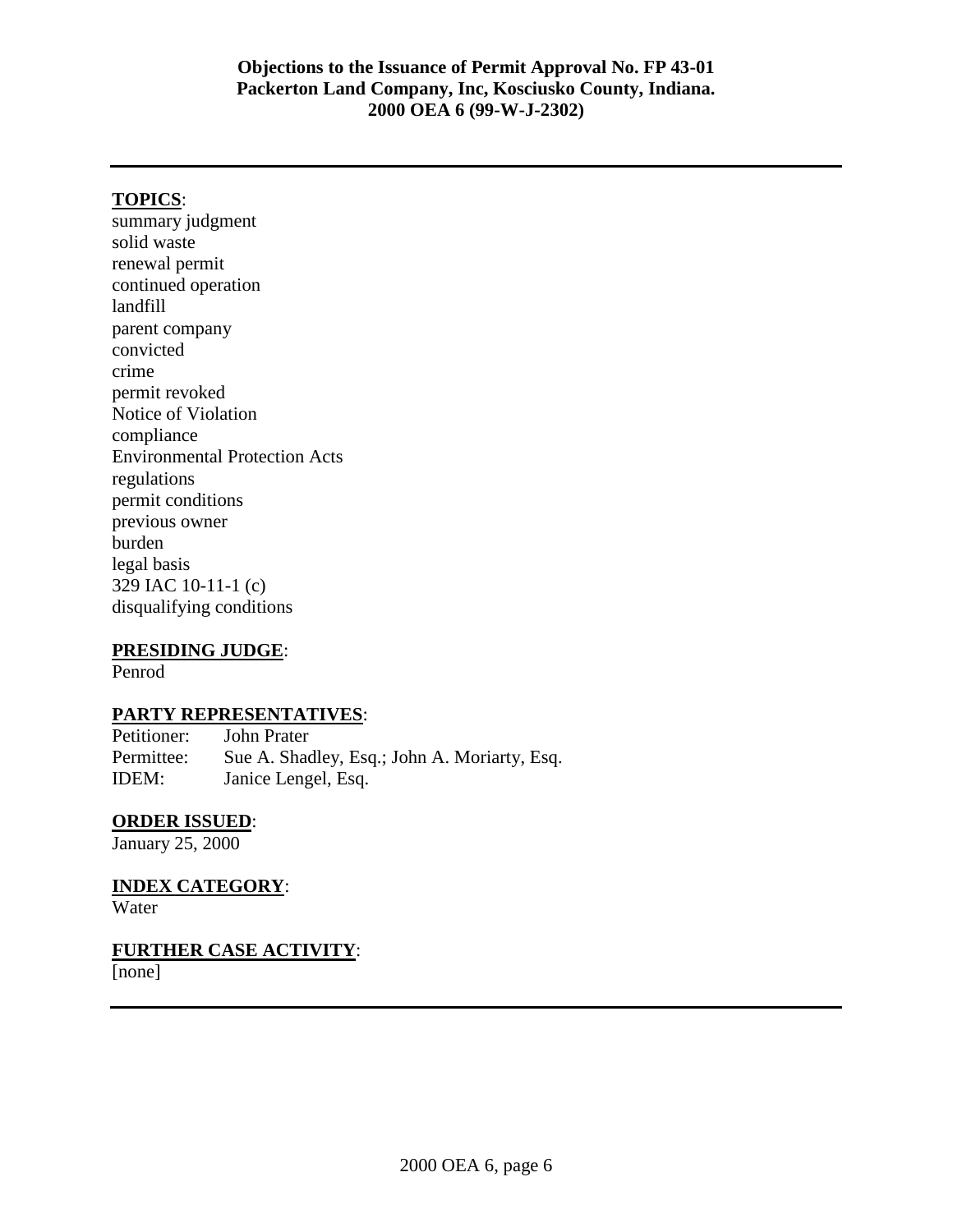| <b>STATE OF INDIANA</b>              |  | SS: | <b>INDIANA OFFICE OF</b><br>ENVIRONMENTAL ADJUDICATION |
|--------------------------------------|--|-----|--------------------------------------------------------|
| <b>COUNTY OF MARION</b>              |  |     |                                                        |
| IN THE MATTER OF:                    |  |     |                                                        |
| <b>OBJECTIONS TO TRE ISSUANCE OF</b> |  |     | Cause No.: 99-W-J-2302                                 |
| PERMIT APPROVAL NO. FP 43-01         |  |     |                                                        |
| PACKERTON LAND COMPANY, INC.         |  |     |                                                        |
| KOSCIUSKO COUNTY, INDIANA            |  |     |                                                        |

## **FINDINGS OF FACT, CONCLUSIONS OF LAW AND ORDER GRANTING MOTION FOR SUMMARY JUDGMENT**

This case is before the Office of Environmental Adjudication on Respondent Packerton Land Company, Inc.'s ("Packerton") Motion For Summary Judgment in Favor of Issuing Solid Waste Renewal Permit ("Motion for Summary Judgment"). Based upon the Packerton's Motion for Summary Judgment, Brief in Support of Packerton's Motion for Summary Judgment, the Affidavit of Douglas Haan, the Petitioner John Prater's Response to Request for Admissions ("Request for Admissions"), the Petitioner John Prater' s Statement of Disputed Issues ("Petitioner's Statement of Disputed Issues"), and the Petitioners November 28, 1999 Response to Packerton' s Motion for Summary Judgment, the OEA now makes the following findings of fact and conclusions of law:

# **I. FINDINGS OF FACT**

The following facts of record are undisputed:

- 1. On May 17, 1999, the Commissioner of the Indiana Department of Environmental Management ("IDEM") issued a renewal permit to Packerton for the continued operation of the Ransbottom landfill in Kosciusko County, Indiana. In its decision IDEM found that Packerton's permit application met the requirements of Ind. Code § 13-15-1-3 and 329 IAC § 10-13-2.
- 2. On June 7, 1999, John Prater, on behalf of all the petitioners, filed his petition challenging IDEM's decision to issue Packerton a renewal permit.
- 3. On August 30, 1999, a pre-hearing conference was held. During the prehearing conference, John Prater affirmed that his prior answers to Packerton's interrogatories were true and that he represented all the petitioners in this case. The petitioner later reaffirmed the fact that he represents and speaks for all the petitioners in this proceeding in his response to Packerton's Request for Admissions.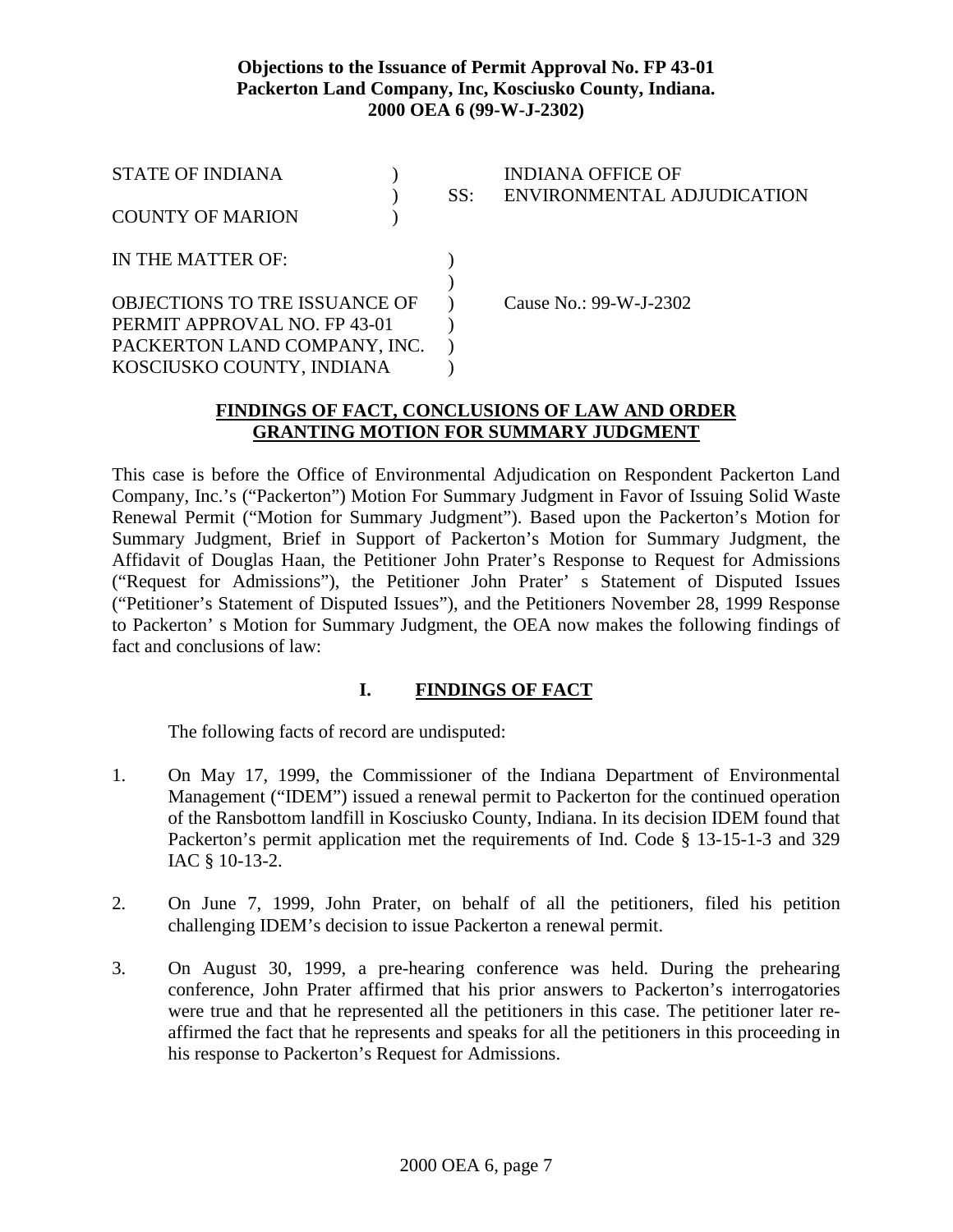- 4. The petitioners admit that neither Packerton nor its parent company Allied Waste Industries, Inc. ("Allied") have ever been convicted of a crime, had a permit revoked, or been served with a Notice of Violation. Packerton provided evidence that it has never been convicted of a crime, has never had its previous permit revoked, is in compliance with the Environmental Protection Acts ("Acts") and regulations, and that it does not have a history of repeated violations of the Acts, regulations or permit conditions.
- 5. The petitioners admit that all the violations which are the subject of the petition were caused by a previous owner named Dan Ransbottom, and not Packerton. It is the Petitioners position that IDEM and Liberty Waste, Inc.<sup>1</sup> ("Liberty") should be held accountable for the violations committed by Dan Ransbottom.
- 6. The petitioners state the purpose of their petitions is for the Office of Environmental Adjudication to:
	- (1) order Dan Ransbottom to buy the landfill from Packerton,
	- (2) to order Dan Ransbottom to immediately close the landfill, and
	- (3) to prohibit all companies from operating the landfill.

# **II. CONCLUSIONS OF LAW**

- 1. The petitioners, as the parties appealing IDEM' s decision, bear the burden of demonstrating the invalidity of IDEM's action. See Natural Resources Commission v. AMAX Coal Co., 638 N.E.2d 418, 423 (Ind. 1994). The petitioners do not meet this burden because they do not allege a legal basis for denial of the permit in their petitions.
- 2. The relevant regulation 329 IAC 10-11-1(c) specifies the only bases upon which the Commissioner may deny a permit application. 329 IAC 10-11-1(c) states: The commissioner may deny a permit application, including a renewal permit, or place conditions on a permit for the following:
	- (1) The applicant has been convicted of a crime under IC 13-30-6 or IC 36-9-30-35.
	- (2) The commissioner, under IC 13-15-7, has revoked the applicants previous permit to operate under:
		- (A) this article

<u>.</u>

- (B) 329 IAC 2, which was repealed in 1989; or
- (C) 329 IAC 1.5, which was repealed in 1996.
- (3) The applicant is, at the time of the application or permit decision, not in compliance with the Environmental Protection Acts or regulations promulgated there under, or has a history of repeated violations of the Acts or regulations or material permit conditions that evidence an inability or unwillingness to comply with requirements of this article or a facility permit.

<sup>&</sup>lt;sup>1</sup> Liberty Waste, Inc is the parent company of Packerton, which in turn is wholly owned by Allied Waste Industries.